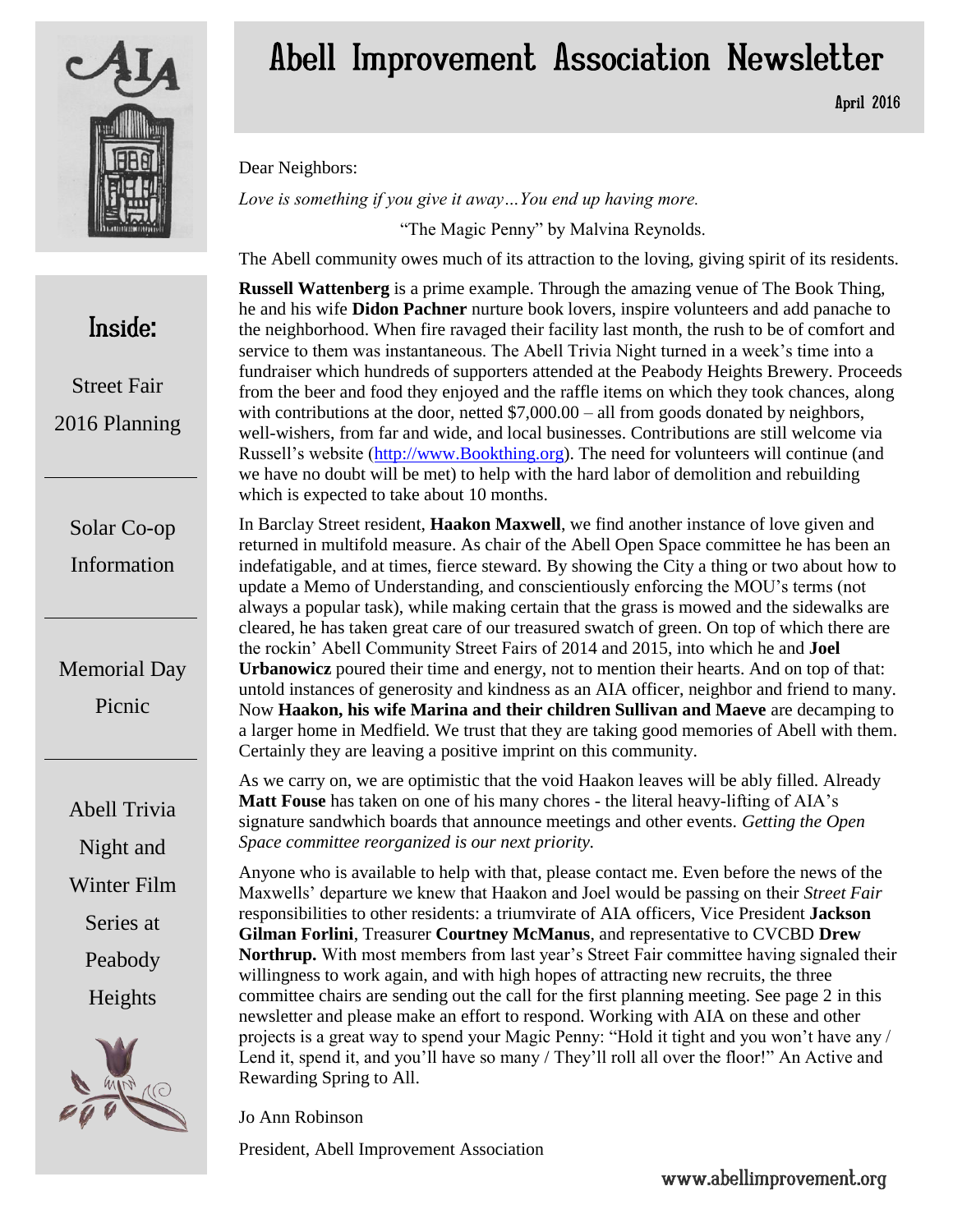#### **2016 Abell Street Fair Set for September 18**

Mark your calendars! The Abell Community Street Fair Committee is pleased to announce that this year's fair will be held **Sunday, September 18, from 12:00 p.m. to 5:00 p.m**. After a triumphant success last year, Joel Urbanowicz and Haakon Maxwell are stepping down from chairing the committee and we thank them for their past service. This year, the committee is led by Jackson Gilman-Forlini, Courtney McManus, and Drew Northrup.

Organizing the fair is a herculean effort that requires the help of many volunteers. A preemptive thank you goes out to last year's committee members who have signed on for 2016. However, we are still looking for a few individuals who are "willing and abell" to help plan the fair and can attend most of the biweekly meetings from now until September. The kickoff meeting for the fair committee will be held **Sunday, April 24 at 3:00**  p.m. at 331 E. 30<sup>th</sup> Street. Contact Jackson Gilman-Forlini [\(jgilmanforlini@gmail.com\)](mailto:jgilmanforlini@gmail.com) if you are interested in volunteering. Together, we look forward to making this year's fair another success for our neighborhood.

Thank you,

#### **Welcome Abell Babies**

From Jessie Weber & Nancy Eddy: *"We welcomed Noa Lillian Weber into this world on February 24. She weighed 8 lbs. 9 oz. and measured 22 inches long. We are enjoying Noa's delicious cheeks, observant eyes, and cute little hand movements. Noa is enjoying trips to the farmers' market, hanging out on the front porch, and getting to know her new Abell Avenue best friends: next door neighbor Guthrie and down-the-street neighbor Anya."* 

And from next door neighbors Rachel Bone and Phil Davis:

*Phil and I welcomed a son, Guthrie Birch Davis, on 3/13. We're all doing great and have been loving the first few weeks together.*

Congratulations to Jessie and Nancy, and to Rachel and Phil! Get well wishes go out to **Pat Alexiou** of the 3000 block of Abell. She is resting at home after a hospital stint for major surgery. Having become a regular Neighborhood Walker, she was greatly missed at the March walk and porch party. We hope she will be up to partying with us again soon.



*Jolene Fouse tests out her new ride*



The 2016 AIA Street Fair Committee *Hula hoop fun at the Abell Street Fair* 

#### **A Note of Thanks from The Book Thing of Baltimore**

Dear AIA,

WOW. Thank you. Thank you. Thank you. I can't describe how uplifting it was to see all the work AIA put in to make The Book Thing benefit such a success in just 1 week. Before the ashes were cold Emil Volcheck drove by letting me know the AIA was making their Trivia night into a fundraiser. The turnout was incredible, between beer, trivia, The Book Thing and food there was bound to be a crowd.

It means so much that our neighbors came to our aid. It was special seeing the whole neighborhood, young and old, renters and homeowners, and democrats and republicans, all in one place with a common goal, helping The Book Thing rebuild.

We're so fortunate to be part of this community.

Yours in books,

Russell and Didon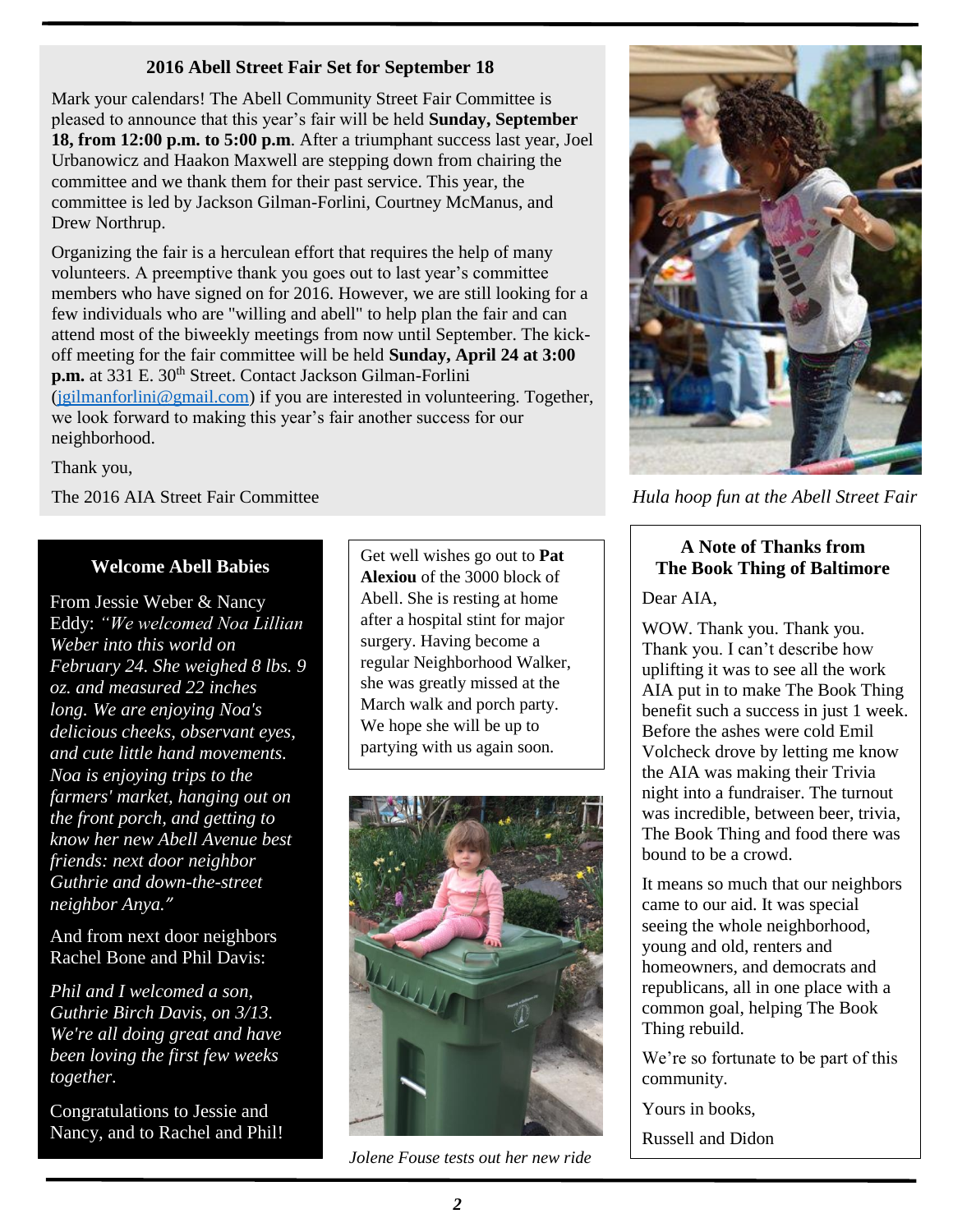#### **Brews News**

Abell's inaugural winter film series ended last week with a showing of the Sting. While there are still some bugs to be worked out, there is no question that this is something worth repeating. The highlight of this year's series was, without question, watching Best in Show in the middle of the largest snowfall in Baltimore history. We look forward to showing more films next winter, and would invite any feedback.

Moreover, we owe Peabody Heights a profound debt of gratitude for helping to put together a successful, crowded, and elaborate fundraiser at the last minute. The March  $10<sup>th</sup>$  Trivia night raised \$7000 for the Book Thing. Thanks to the 49 teams that came and played, and it should be noted that Abell was represented on the top two winning teams. We are hoping to make this a monthly event, and look forward to seeing you again on April  $14<sup>th</sup>$  at 7 p.m. for the next trivia night.

#### **Gertrude S. Williams Inaugural Lecture Series** March 21, 2016, 29<sup>th</sup> Street Community Center

A capacity crowd greeted the former Barclay School Principal with a standing ovation at the unveiling of the plaque commemorating the quarterly lecture series in her name. The plaque hangs in the entrance hall.

The name of each speaker will be added as the series progresses. The next lecture, by award winning author, rapper and film-maker, MK Asante, will be June 20, 2016, at 7:00 p.m.



*Ms. Gertrude S. Williams with guest speaker and former mayor Kurt L. Schmoke (Photo by Bill Carson)*

*Drew Northrup*

#### **Thank You Newsletter Delivery Volunteers**

Thank you to all AIA Newsletter deliverers for your timely work bringing Abell news to the community in the past year:

> Jim Anthony Judy Berlin Allison Campbell Danielle Corcoran Maureen Daly Joe DeMarco Annette Fallon John Fink Veronica Franco Judith Geller Peter Gottlieb Audrey Huang Janet Kahoe

Freda Kirkham Michael Klima Val Kuciauskas Haakon Maxwell Paul & Carlene Moscatt Didon Pachner Susanne Riveles Jo Ann Robinson Bill Surine Julie Neale Taylor Michael Treadway Gina Weaver Jonathan Wetmiller

#### **Solar Co-Op Information Session**

When: Tuesday, April 12, 2015, 6:30 p.m. - 8:00 p.m.

Where: 29<sup>th</sup> Street Community Center, 300 East 29<sup>th</sup> Street, Baltimore, MD 21218

Neighbors in the Baltimore region are going solar as a group and getting a discount. Based on the same principle as buying in bulk, homeowners will save around 25% off the cost of a solar system. Your Retrofit Baltimore Energy Advisor will provide you with trusted information and guide you through each step of the process. He or she will offer personalized assistance, answer questions, and ensure that you receive quality service from your contractor.

Anyone located in Baltimore City, Baltimore County, Howard County, and Anne Arundel County is welcome to join.

Come to the info session or call **410-929-6139**.

#### **Benefits**

Bulk Purchasing Discount Increased Property Value Lower Electricity Bills Protection from Rising Energy **Costs** 



To learn more, go to: [http://retrofitbaltimore.civicwor](http://retrofitbaltimore.civicworks.com/go-solar/) [ks.com/go-solar/](http://retrofitbaltimore.civicworks.com/go-solar/)